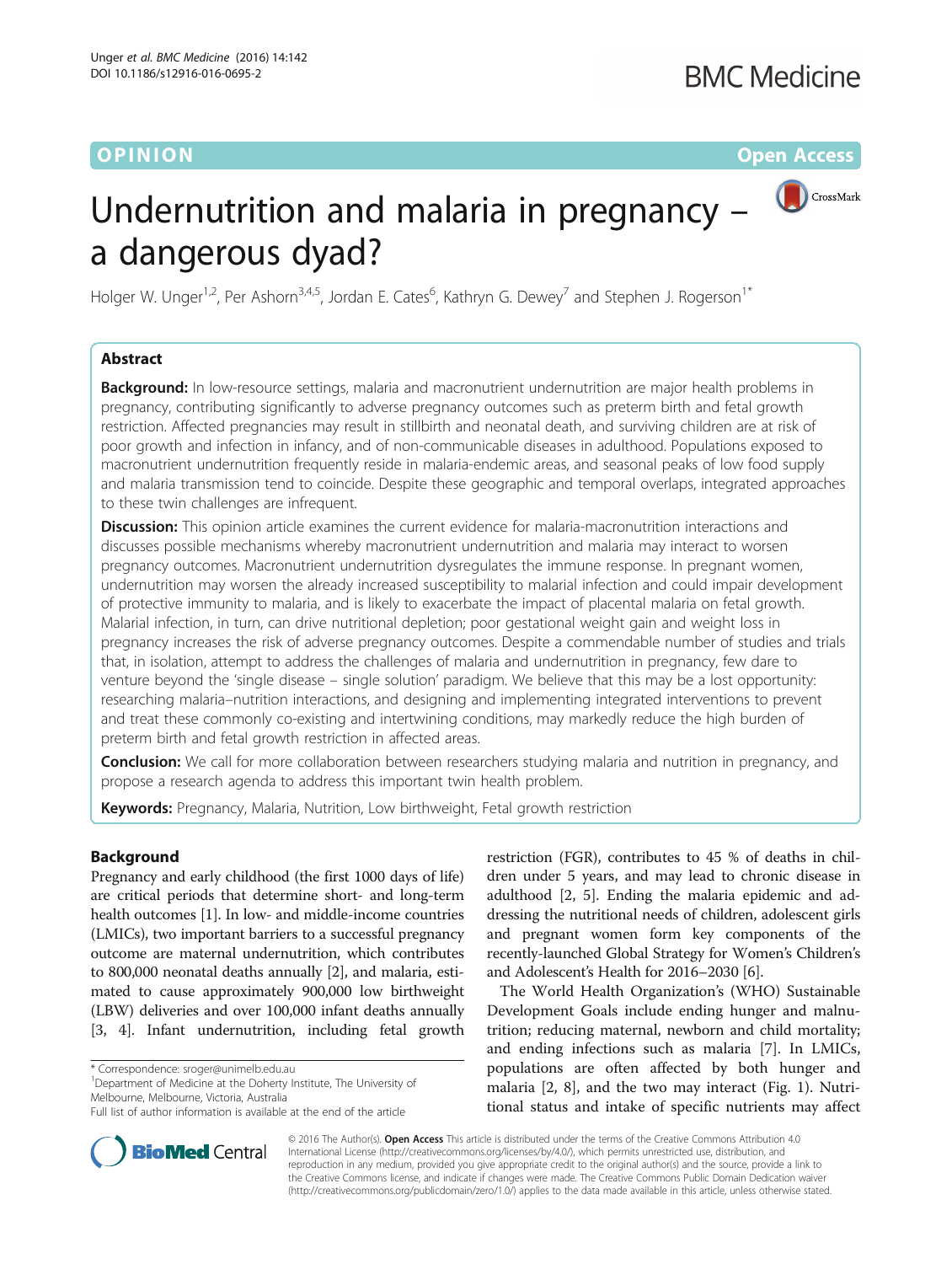<span id="page-1-0"></span>

immunity, modulating an individual's ability to control and clear infection [\[9](#page-7-0)]. In turn, infection and associated inflammatory processes increase energy expenditure and protein catabolism, draining nutritional reserves. Of the many potential nutrition-infection interactions in pregnancy [\[10](#page-7-0)], malaria is especially important, being the leading preventable cause of LBW in Africa.

A growing body of evidence suggests that malaria and maternal undernutrition interact to worsen pregnancy outcomes. However, interventions to protect pregnant women and their fetuses from macronutrient undernutrition and gestational malaria remain poorly integrated. Our belief is that maternal nutrient deficiency remains a

neglected public health problem, and that few successful interventions in this area have adequately dealt with malaria as a cofactor. In this call for increased collaboration between malaria and nutrition experts, we discuss the evidence for malaria–nutrition interactions in pregnancy, with a focus on macronutrient undernutrition, as this remains relatively understudied, notwithstanding the importance of micronutrient deficiencies. Macronutrient undernutrition refers to insufficient consumption of carbohydrates, fats and proteins, and is typically assessed using anthropometric measures in resource-limited settings. We summarise currently available tools to prevent and treat macronutrient undernutrition and malaria in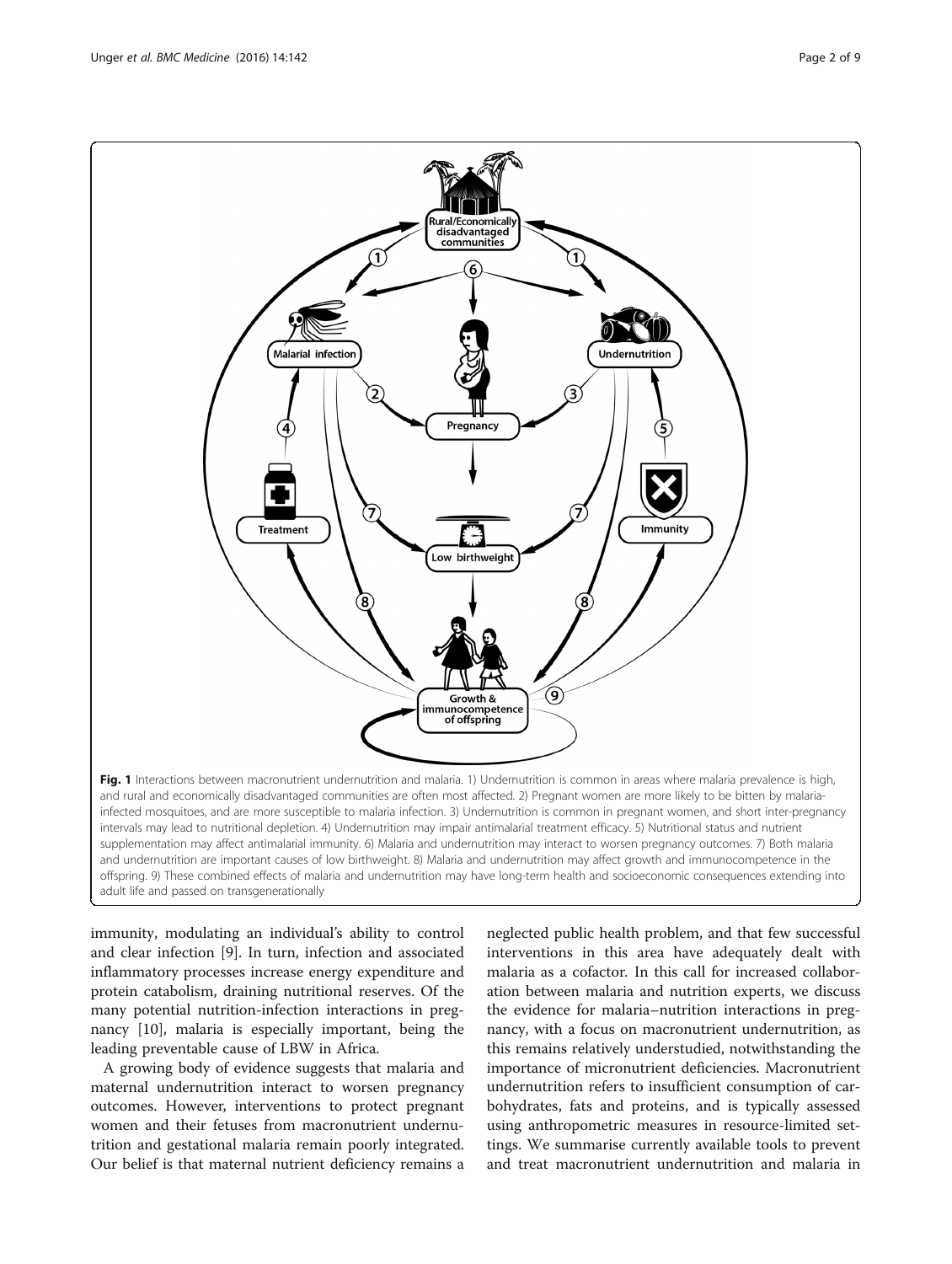pregnancy and outline key research questions that may advance our understanding of gestational malaria– nutrition interactions with a view to developing novel approaches to improve pregnancy outcomes in LMICs.

### Burden of malaria and macronutrient undernutrition in pregnancy

Each year, 125 million pregnant women, mostly in sub-Saharan Africa and Asia, are at risk of malaria infection [[8\]](#page-7-0). Worldwide, at least 10 % of pregnant women are undernourished, defined as a pre-pregnancy body mass index (BMI) of less than  $18.5 \text{ kg/m}^2$ , with prevalence being highest, again, in LMICs in Africa and Asia [[2](#page-6-0)]. Severe maternal undernutrition is rare outside of famine and conflict situations, but moderate undernutrition is common, and associated with LBW [[2,](#page-6-0) [11](#page-7-0), [12](#page-7-0)].

# Current evidence for malaria–macronutrition links in pregnancy

There is evidence for geographical, socio-economic, temporal and mechanistic links between malaria and macronutrient undernutrition (Fig. [1](#page-1-0)). Global distribution maps of malaria transmission and undernutrition statistics clearly highlight a broad geographical overlap. Undernourished individuals, including pregnant women, are more likely to live in economic and environmental circumstances that favour malaria exposure [\[2](#page-6-0)]. Arguably, these overlaps in disease geography and exposure risk alone provide sufficient proof of need to design interventions that prevent and treat both malaria and undernutrition in pregnancy and infancy.

Malaria and macronutrient undernutrition in pregnancy are also linked temporally. In pregnant Gambian women, the incidence of FGR, preterm birth (PTB) and malaria were all highest late in the hunger season [\[13](#page-7-0)], the part of the rainy season before harvest begins. In the same setting, food supplements (high-energy groundnut biscuits) had most impact on birthweight over this period [\[14](#page-7-0)]. These results suggest that simple environmental co-incidence of both conditions worsens pregnancy outcomes (whether in an additive or synergistic manner remains unknown), and/or that acute macronutrient shortages increase the risk and impact of gestational malaria (effect measure modification). These findings urgently require confirmation.

Macronutrient undernutrition is associated with increased malaria morbidity and mortality in children and non-pregnant adults, suggesting important immunological interactions [\[15, 16](#page-7-0)]. Malaria, in turn, causes nutritional depletion and worsens child undernutrition [[17\]](#page-7-0). Such interactions are likely to exist in pregnancy [[18\]](#page-7-0). Whether undernutrition alters pregnant women's risk of contracting malaria infection is unknown, but in the Democratic Republic of Congo women with low

mid-upper arm circumference (MUAC) and low BMI were most likely to have high placental parasite loads [[19](#page-7-0)].

Studies suggest that the effect of Plasmodium falciparum infection on fetal growth and birthweight is more pronounced amongst women with macronutrient undernutrition compared to well-nourished women [[18, 20](#page-7-0), [21\]](#page-7-0). In the Democratic Republic of Congo, the effects of maternal P. falciparum parasitaemia on uteroplacental flow and fetal growth were most pronounced amongst undernourished women (low MUAC or BMI) [[18](#page-7-0), [20\]](#page-7-0). Similarly, in Kenya, an association between peripheral P. falciparum infection and reduced birthweight was only reported amongst women with a low BMI [\[21](#page-7-0)].

#### Fetal and postnatal effects

While poor nutrition and malaria have important adverse consequences for maternal health, the developing fetus is most affected. This can have severe immediate as well as long-term consequences – the foundations for an effective immune system, adequate growth, and short- and long-term health are laid in utero [[5\]](#page-6-0). Macronutrient undernutrition and malarial infection have been independently associated with FGR, PTB and stillbirth [[1,](#page-6-0) [11, 22\]](#page-7-0), and the risk of adverse outcomes may be highest when pregnant women are affected by both [\[18](#page-7-0)]. To date, it remains unknown whether malaria and undernutrition act additively or even synergistically to affect pregnancy outcome, or whether effect measure modification of the impact of malaria on birthweight by nutritional status is present [\[18\]](#page-7-0).

Malaria and macronutrient undernutrition in pregnancy have each been associated with increased infant morbidity and mortality. Many of the 900,000 LBW deliveries attributed to malaria take place in areas where maternal nutrition is poor, but the extent to which undernutrition contributes to this burden is unknown [\[3](#page-6-0)]. In utero exposure to malaria or undernutrition may affect the immunocompetence of the offspring, and could thus alter the risk of malaria-related morbidity and mortality in infancy [[5,](#page-6-0) [23](#page-7-0), [24](#page-7-0)]. Gestational malaria and undernutrition have been associated with suboptimal postnatal growth, suggesting in utero insults have lasting effects on the growth trajectory [[25\]](#page-7-0). Growth faltering in utero and early infancy results in short adult stature, itself a risk factor for LBW, highlighting the cyclical, transgenerational effects of poor nutrition (Fig. [1](#page-1-0)) [[26\]](#page-7-0). Moreover, LBW due to maternal macronutrient deficiency has been epidemiologically linked to adulthood non-communicable diseases [[5,](#page-6-0) [27, 28](#page-7-0)].

#### Effects of nutrition on antimalarial antibody

In undernourished children, research indicates that antibody responses to various infections remain adequate,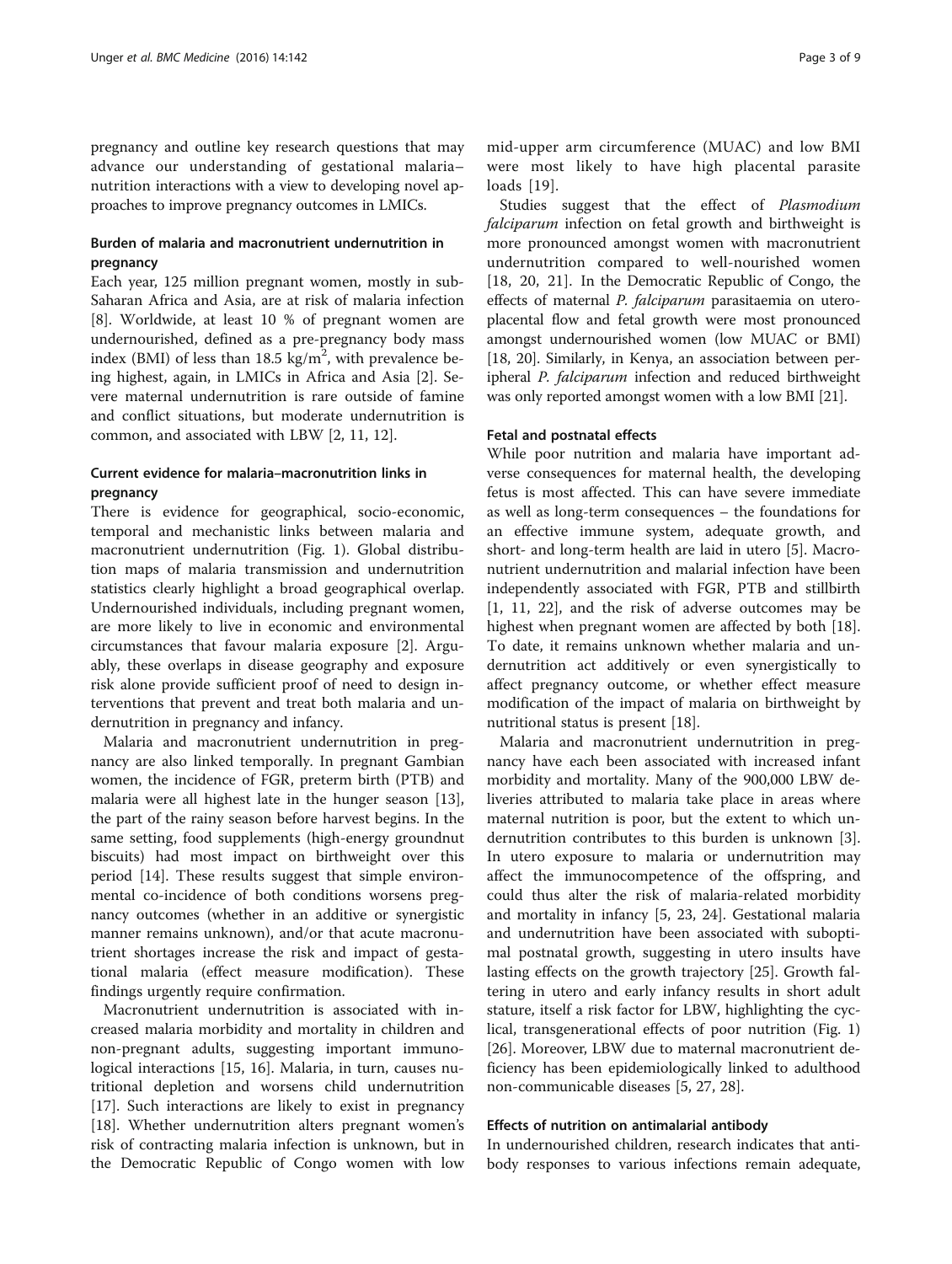yet most such studies involve a small number of subjects and rarely assess antibody functionality [[29\]](#page-7-0). By contrast, there is evidence to suggest that undernutrition reduces immunological response to vaccines [\[30\]](#page-7-0) and diminishes antibody-mediated antimalarial immunity [\[31](#page-7-0), [32\]](#page-7-0).

Limited studies have assessed the effect of maternal macronutrient undernutrition on acquisition or maintenance of P. falciparum antibody responses. In pregnancy, the most important antibody target is PfVAR2CSA, a parasite protein inserted in the surface of infected erythrocytes that mediates placental parasite sequestration [[33](#page-7-0)]. Susceptibility to malaria is greatest in first pregnancy, when women lack antibody to the PfVAR2CSA protein [[33](#page-7-0)], and this antibody has been correlated with protection against placental malaria, LBW and anaemia [[34](#page-7-0)].

In Papua New Guinea and Malawi, maternal MUAC was not associated with levels of antibody to PfVAR2CSAexpressing infected erythrocytes but maternal weight was inversely correlated with antibody levels to P. falciparum merozoite surface protein 2 and to PfVAR2CSA [[35](#page-7-0)]. In a different study, Malawian women with a BMI of less than 18.5  $\text{kg/m}^2$  at first antenatal visit had higher antibody levels to PfVAR2CSA at 36 gestational weeks than those with a normal or raised BMI [\[36\]](#page-7-0). A similar relationship was found for low socio-economic status: the association between undernutrition and antibody levels may be a result of increased exposure to malaria due to poor housing and limited access to bed nets and antimalarials [\[36\]](#page-7-0). In the same cohort, lipid-based nutrient supplementation (LNS) during pregnancy did not improve anti-malarial antibody responses [\[36\]](#page-7-0). To untangle the overlapping exposures relating to malaria immunity and undernutrition, further randomised trials of interventions may be needed.

Even if antibody levels or functionality are not affected, maternal macronutrient undernutrition might affect the ability of phagocytic cells to clear infection [[37](#page-7-0)]. Undernutrition and placental malaria appear to reduce transplacental transfer of protective antibodies to some pathogens, but not to others [[38, 39\]](#page-7-0). Malaria in pregnancy and undernutrition may also affect vaccine response in the offspring [[29, 40](#page-7-0)] – such potential intergenerational effects require urgent evaluation.

# Effects of malaria and nutrition on cellular immune responses

Pregnancy is characterised by a switch from a proinflammatory T-helper 1 (Th1) to a Th2 cytokine response, which protects the fetal allograft from rejection by the maternal immune system [[41](#page-7-0)]. Although inflammation plays critical roles in implantation, placentation and birth, at other time points, it may contribute to adverse pregnancy outcomes including LBW [[41\]](#page-7-0). Placental malaria causes local inflammatory cytokine and chemokine production, which is associated with LBW, PTB and FGR [\[33\]](#page-7-0), while macronutrient undernutrition has been associated with reduced T-cell activation (due to lowered circulating glucose), a decrease in total T-cell numbers and an altered cytokine profile [[42](#page-7-0)]. The impact of the dysregulated cellular immune response in undernourished women on fighting malarial infection remains poorly understood. Infections other than malaria are likely to play an important role too [[43](#page-7-0)], in particular if resulting in systemic and/or placental inflammation, which have

#### Effects on fetal nutrient supply

amongst undernourished women.

Placental malaria affects transplacental transport of nutrients, including amino acids and glucose [\[45](#page-7-0)]; this is most apparent when there is intervillositis (accumulation of malaria pigment-containing mononuclear cells) [\[33](#page-7-0)]. In undernourished women, compensatory upregulation of transplacental amino acid transport can occur in response to reduced amino acid availability [[46\]](#page-7-0), but this could be impaired by placental malaria, thereby limiting fetal nutrient supply even further.

been associated with adverse pregnancy outcomes [[44](#page-7-0)]. These infections may be more common and detrimental

#### Effects on placental development

A growing body of evidence suggests that malaria infection in early pregnancy increases the risk of adverse pregnancy outcomes independently of infections following organogenesis and placentation [\[47](#page-7-0)]. While the impact of pre-conceptional malaria is unknown, nutritional status at conception has important consequences for embryonic and placental development and fetal growth [[48\]](#page-7-0), and maternal weight and gestational weight gain both influence placental weight [[49](#page-7-0)]. Further, both malaria and undernutrition are known to negatively affect trophoblast migration and invasion capacity [\[50, 51\]](#page-8-0), important determinants of the development of maternal placental blood flow. In Congolese women, early pregnancy parasitaemia was associated with increased uterine artery resistance in undernourished but not in wellnourished women [[20\]](#page-7-0). Malaria and undernutrition may both affect vascular development of the fetal placental circulation [\[52](#page-8-0)].

# Effects of malaria and undernutrition on growth-related hormones

#### Leptin

The adipokine leptin increases Th1 cell numbers and cytokine secretion [[42\]](#page-7-0). Low levels of leptin are seen in undernourished women [\[53](#page-8-0)] and are predictive of mortality in undernourished children [[54\]](#page-8-0); they have also been reported in placental malaria [[55\]](#page-8-0). Nevertheless, the consequences of suppressed maternal leptin for pregnancy outcome remain unknown.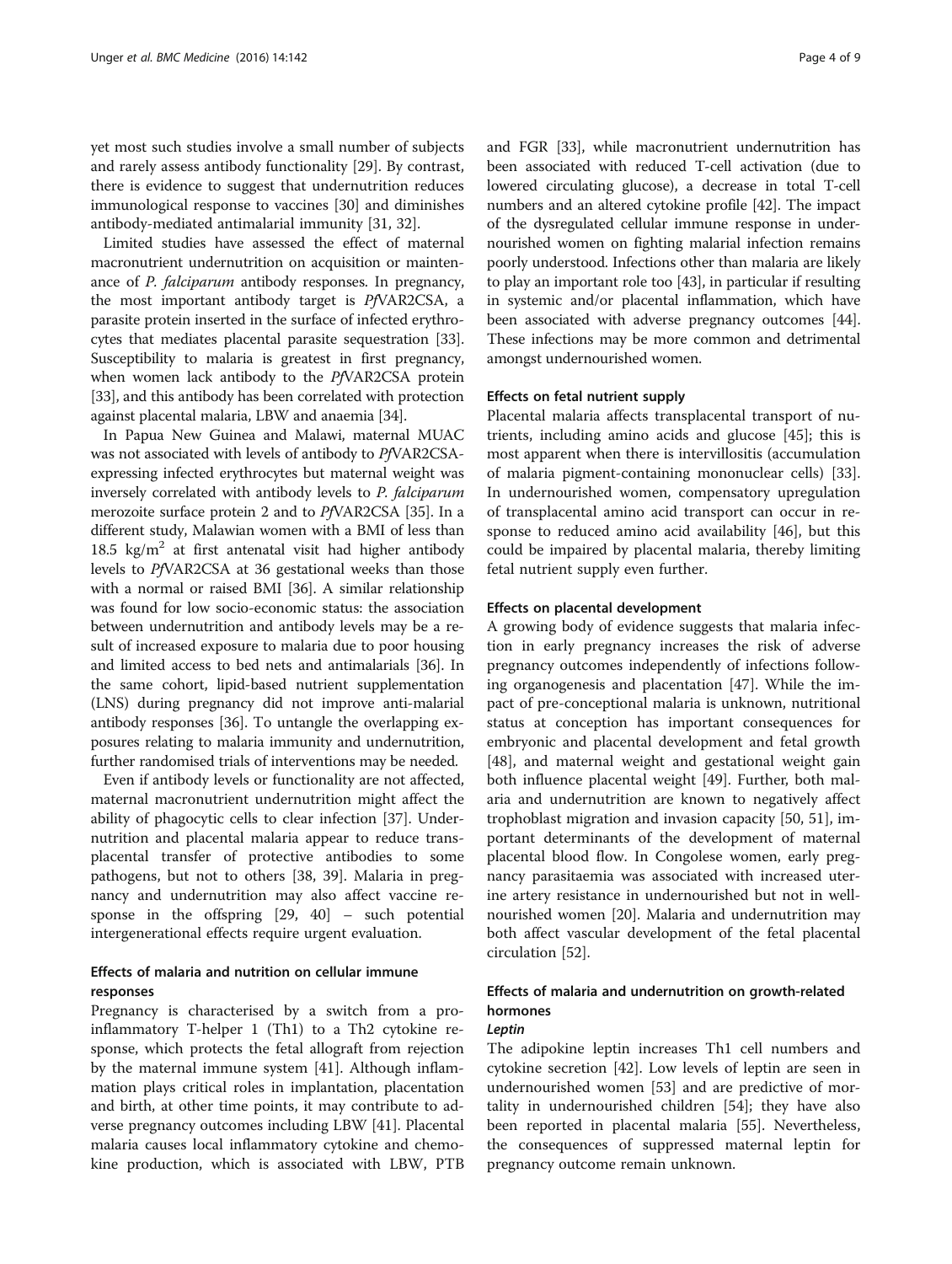#### **Cortisol**

Both protein-energy undernutrition and malaria infection are associated with elevated serum cortisol levels [[56, 57\]](#page-8-0), which may translate into increased fetal cortisol exposure. Undernutrition can reduce the function of 11 β hydroxysteroid dehydrogenase, the gatekeeper for fetal cortisol exposure; effects of placental malaria on its activity remain unknown [[22\]](#page-7-0). Increased fetal cortisol levels have been associated with reduced thymus size and impaired lymphopoiesis and with effects on the hypothalamus–pituitary–adrenal axis and on both cellular and humoral immunity [[53](#page-8-0)].

#### IGF axis

The IGF axis is a principal driver of fetal growth [\[22](#page-7-0)]. Inflammatory cytokines, such as TNFα and IL-1β, produced in response to malaria decrease placental amino acid uptake [[45](#page-7-0)] and decrease IGF1 [[22\]](#page-7-0), as does undernutrition [\[58](#page-8-0)], suggesting malaria and undernutrition might act synergistically to affect fetal growth. In utero stress can cause neuroendocrine changes that predispose to diseases such as diabetes; altering the regulation of IGF levels may be one possible pathway [\[59\]](#page-8-0).

### The conundrum of co-existing macro- and micronutrient deficiencies

Pregnant women with macronutrient undernutrition are prone to concurrent micronutrient deficiencies, with iron deficiency probably being the most common. Attempts should be made to take these into account when studying malaria–nutrition relationships [[15](#page-7-0), [60](#page-8-0)]. In children, iron deficiency may protect from severe malaria, and iron supplementation without antimalarial chemoprophylaxis exacerbates infection and mortality risk [\[61](#page-8-0)]. Iron deficiency may reduce the risk of placental malaria [[62\]](#page-8-0), yet it increases the risk of maternal anaemia and could cause LBW directly or via anaemia-dependent effects [\[63](#page-8-0)]. Iron supplementation combined with adequate malaria prevention appears not to increase the risk of maternal Plasmodium infection [[63](#page-8-0)–[65](#page-8-0)].

Furthermore, both malaria infection and macronutrient malnutrition, particularly protein deficiency, are causes of maternal anaemia, itself associated with LBW [[2,](#page-6-0) [22\]](#page-7-0). Other infectious causes of iron deficiency and anaemia, such as intestinal helminth infection, may also be important, given their potential modifying impact on malaria, nutrient absorption and LBW risk [\[66](#page-8-0), [67](#page-8-0)]. Folate supplementation in pregnancy prevents neural tube defects, but may increase infection risk and, in high doses, could result in failure of antifolate antimalarials [[68\]](#page-8-0). Multiple micronutrient supplements decrease LBW, FGR and stillbirths [[69\]](#page-8-0); however, whether deficiencies of micronutrients such as zinc, calcium and vitamin A interact with malaria in pregnancy remains unclear [\[70\]](#page-8-0).

Assessment of macronutrient nutritional status in pregnancy Assessment of maternal nutrition forms part of the WHO's focused antenatal care strategy [\[71](#page-8-0)], which states that women with a low booking BMI  $(<18.5 \text{ kg/m}^2$ )should receive support. Many pregnant women still seek antenatal care late, and BMI tends to increase as a result of gestational weight gain [[12\]](#page-7-0); therefore, women who might benefit from nutrition–malaria interventions could be missed. MUAC varies little over gestation, and can help to identify undernourished women who are at risk of delivering a LBW baby [[72\]](#page-8-0), but cut-points for low MUAC and BMI may not identify the same women [[72\]](#page-8-0). Maternal height less than 155 cm (indicating childhood stunting) and low gestational weight gain are also associated with PTB and FGR [\[26\]](#page-7-0). These measures need to be evaluated in relation to malaria risk, although the best and most applicable nutrition-related predictor of adverse pregnancy outcome remains to be clarified.

## Current tools to combat malaria and macronutrient undernutrition in pregnancy

To protect pregnant women from malaria, the WHO currently recommends the use of insecticide-treated bed nets, monthly intermittent preventive treatment with sulphadoxine-pyrimethamine from second trimester onwards, and malaria case detection and management [\[73](#page-8-0)]. By contrast, current management of macronutrient undernutrition is largely limited to dietary advice and improving women's economic status, although studies demonstrate that balanced energy-protein supplements are beneficial [\[74, 75](#page-8-0)]. Nevertheless, given the omnipresence of poverty, dietary advice may have limited effect in LMICs [\[76](#page-8-0)].

Balanced energy-protein supplementation was shown to improve pregnancy outcomes and increase birthweight by an average of 100 g in undernourished women [[77\]](#page-8-0). In The Gambia, daily dietary supplementation with high-energy groundnut biscuits (4.3 MJ/day) improved gestational weight gain and increased birthweight; effects were greatest in primigravidae and in the hunger (malaria) season [\[14](#page-7-0)]. Lipid-based nutrient supplements (LNS) may be alternative strategies to improve birthweight and gestational length. In Burkina Faso, daily LNS (1.56 MJ/372 kcal, 14.7 g protein and micronutrients) increased gestational length amongst women with a low baseline BMI and anaemia and had greatest impact during the rainy season [[78\]](#page-8-0). In Ghana and Malawi, daily LNS (118 kcal, including 20 micronutrients) increased length ( $\sim$ 4–5 mm) and weight ( $\sim$ 50 g) at birth, and had greatest effects on birth size amongst primigravid, anaemic and short-statured women (Ghana) [[79](#page-8-0)]. In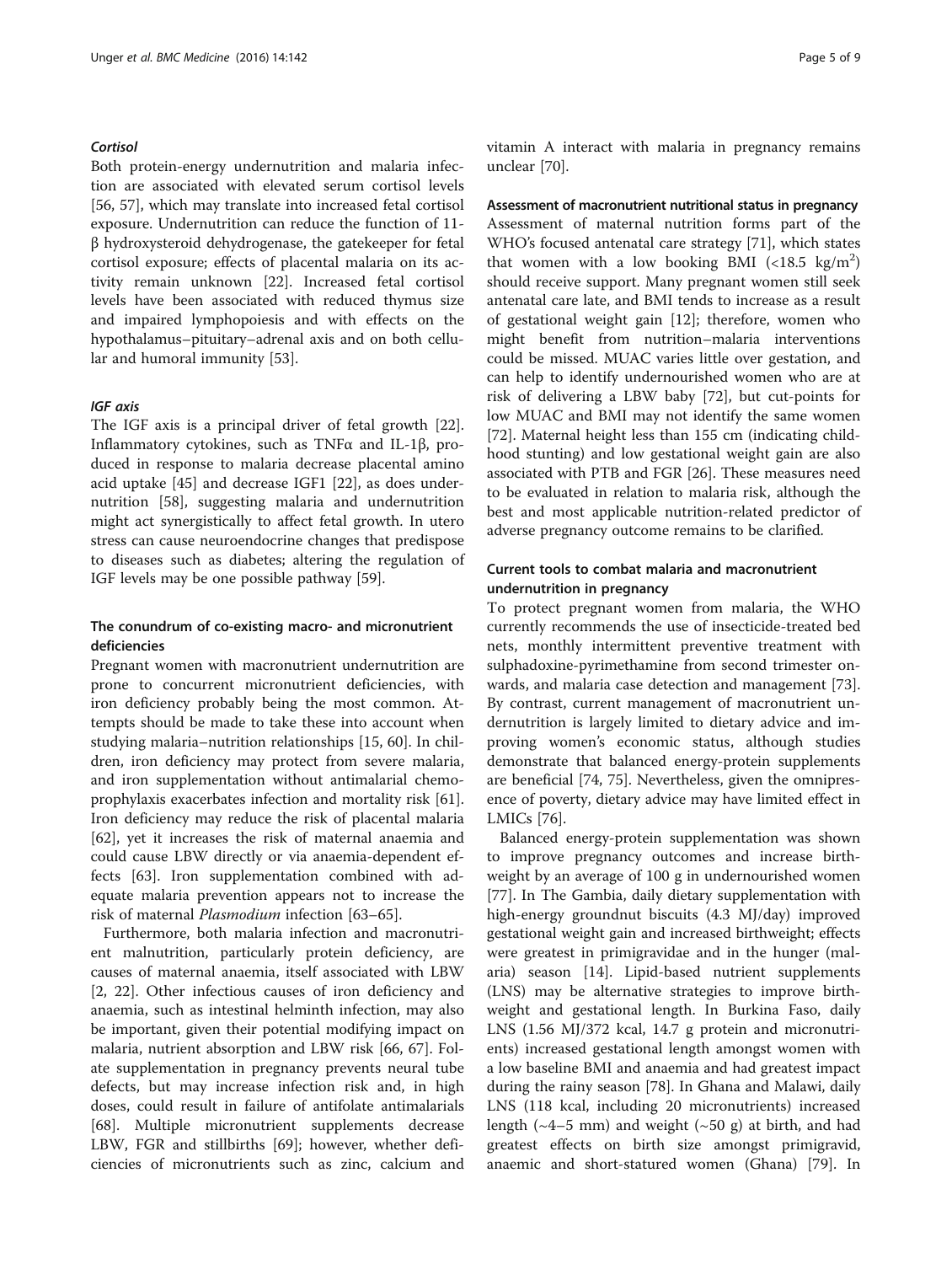<span id="page-5-0"></span>Malawi, LNS was most beneficial in women who had HIV infection or malaria [\[80\]](#page-8-0). Multiple micronutrient and iron/folic acid supplements may also significantly increase birthweight and reduce LBW and stillbirth, but effect sizes tend to be modest [\[77\]](#page-8-0). Taken together these results suggest that nutritional supplementation may be most beneficial in vulnerable women, such as primigravidae and women living with HIV, who have no or impaired immunity to pregnancy-associated malaria and are at high risk of undernutrition, malaria and LBW [[22\]](#page-7-0). Adolescent women are another potential target group, being at increased risk of undernutrition, malaria and adverse pregnancy outcomes [[81](#page-8-0)].

Other approaches to improve maternal nutritional status whilst reducing malaria risk could be of use. Intermittent preventive treatment with sulphadoxinepyrimethamine and azithromycin reduced the risk of LBW, improved birthweight and gestational length, and prevented growth faltering in early infancy in two of three clinical trials [\[82](#page-8-0), [83](#page-8-0)]. In Papua New Guinea and Malawi, it was associated with increased gestational weight gain (Ashorn P, unpublished observations) [\[12](#page-7-0)]. Beyond azithromycin's antimalarial effects, underlying mechanisms could involve reduction in maternal energy expenditure following clearance of infections, increased appetite once infection resolves, increased nutrient

Table 1 Key research gaps in the study of nutritional status and malaria in pregnancy

|                                            | Research area                                                                                                                                                                                                                                                                                                                                                                                                                                                   |
|--------------------------------------------|-----------------------------------------------------------------------------------------------------------------------------------------------------------------------------------------------------------------------------------------------------------------------------------------------------------------------------------------------------------------------------------------------------------------------------------------------------------------|
| Burden                                     | Evaluate the extent to which undernutrition and malaria in pregnancy co-exist<br>• DHSS data, pooled analysis of relevant pregnancy cohort studies                                                                                                                                                                                                                                                                                                              |
| Risk of malaria                            | Determine the relationship between maternal nutritional status and risk of malaria parasitaemia<br>• Longitudinal cohort studies with frequent molecular infection monitoring                                                                                                                                                                                                                                                                                   |
| Effect modification                        | Determine whether malaria and nutritional status interact to worsen pregnancy outcomes (LBW, SGA, PTB, stillbirth)<br>• Pooled analysis of pregnancy cohort studies, new longitudinal studies measuring most known confounders                                                                                                                                                                                                                                  |
| Conception and early pregnancy             | Examine effects of undernutrition and malaria at conception and in early pregnancy on outcomes<br>• Longitudinal observational or interventional studies beginning before conception or in first trimester including<br>repeated measures of malaria and nutritional status<br>. Effect of early pregnancy malaria and undernutrition on rates of miscarriage, stillbirth, LBW                                                                                  |
| Concomitant micronutrient<br>deficiencies  | Investigate possible interactions between deficiencies of micronutrients such as iron and gestational malaria<br>• Pregnancy cohort studies that evaluate malaria indices, micronutrient status, and pregnancy outcomes                                                                                                                                                                                                                                         |
| Infant effects                             | Study the effects of maternal undernutrition and malaria on infant morbidity, mortality, growth and infection risk                                                                                                                                                                                                                                                                                                                                              |
|                                            | Evaluate the consequences of maternal undernutrition and malaria for development of the infant's immune<br>system<br>Investigate whether children born with LBW due to undernutrition and/or malaria would benefit from increased<br>nutritional support and malaria prevention in infancy<br>• Longitudinal cohort studies with well-supported follow-up mechanisms<br>• Randomised trials of packaged malaria and nutrition interventions for at-risk infants |
| Anthropometrics, cytokines and<br>hormones | Relate anthropometric measurements in pregnancy to biochemical markers of nutritional status (albumin),<br>regulators of the nutrition/immunity interface (e.g. leptin), and adverse pregnancy outcomes in malaria-endemic<br>areas<br>• Determine the interplay between undernutrition, Th1/Th2 balance, placental malaria-associated inflammation,<br>and LBW                                                                                                 |
| Gut function<br>Antimalarial efficacy      | Examine effects of environmental enteric dysfunction, and of changes in gut microbiome, on maternal nutrition<br>and malaria susceptibility<br>Evaluate the impact of macronutrient status on efficacy of antimalarials (including IPTp) in pregnant women.                                                                                                                                                                                                     |
| Gestational weight gain                    | Evaluate strategies to improve gestational weight gain in undernourished women to counteract the effect of<br>placental malaria<br>• Combining nutrient or energy supplementation with antimalarial interventions<br>Investigate novel mechanisms by which IPTp may work to improve maternal weight gain<br>• Microbiome studies, pre and post IPTp, and using different IPTp candidates<br>• Intestinal helminth – nutrition - malaria interactions            |
| Antenatal care                             | Design and test approaches that integrate malaria-nutrition interventions<br>• Combined or factorial trials of nutritional supplementation and malaria detection and prevention<br>· Identify target groups for enhanced nutritional support and malaria protection, e.g. undernourished women,<br>primigravidae, and adolescents.                                                                                                                              |
| Immunity                                   | Examine the relationship between nutritional status and antibody-mediated immunity to PM, controlling for<br>differences in malaria exposure among participants                                                                                                                                                                                                                                                                                                 |
|                                            | Evaluate the effect of nutritional intervention on antibody-mediated immunity to PM                                                                                                                                                                                                                                                                                                                                                                             |
| Placental studies                          | Investigate potential overlapping effects of malaria and macronutrient undernutrition on placental nutrient<br>transport                                                                                                                                                                                                                                                                                                                                        |

DHSS demographic and health surveillance system, PM placental malaria, LBW low birthweight, IPTp intermittent preventive treatment in pregnancy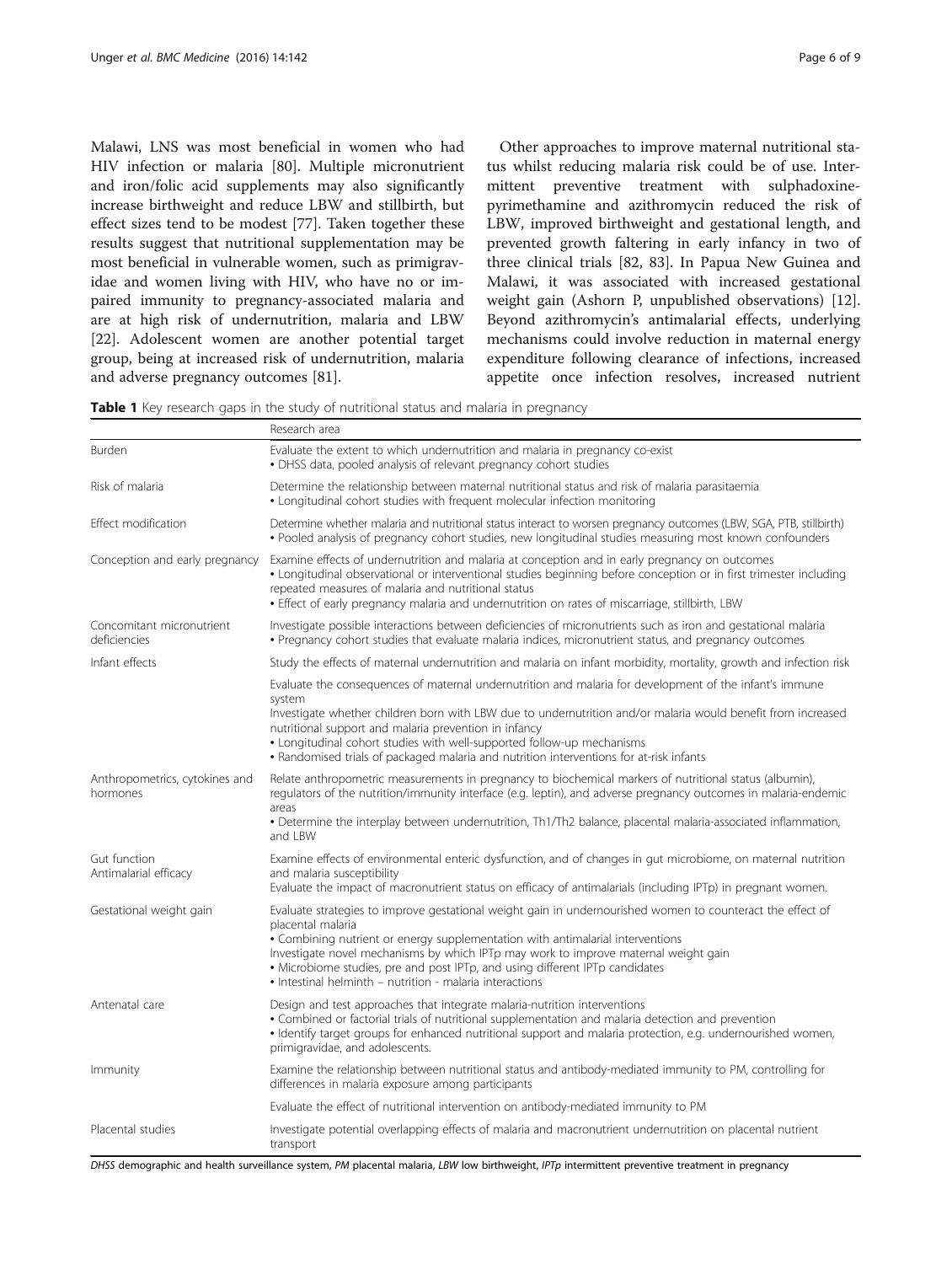<span id="page-6-0"></span>availability to the fetus, and effects on maternal gut microbiota that improve dietary energy harvest [[84](#page-8-0)]. Infection and nutrition-related inflammatory processes have been associated with adverse pregnancy outcomes, including PTB [\[44](#page-7-0)]. Azithromycin has anti-inflammatory activity and may clear other infections responsible for inflammatory responses [\[83](#page-8-0)].

#### Building the evidence base

Many pregnant women are at risk of both undernutrition and malaria, yet few studies have investigated gestational malaria–nutrition interactions. Given their potential consequences for fetal growth and development, an expanded evidence base on malaria–nutrition interactions in pregnancy is urgently needed, with closer collaboration between malariologists, nutritionists and reproductive health specialists. Table [1](#page-5-0) summarises current research gaps.

Better mapping the overlapping burdens of undernutrition and malaria infection in pregnancy could be complemented by pooled analysis of data from pregnancy cohort studies that measured both nutritional and malariometric indices to confirm effect measure modification of the malaria–birthweight relationship by nutritional status. Studies are needed in early pregnancy and periconceptionally [[48](#page-7-0)], when impacts on fetal development and immunological programming may be most profound. Determining the long-term effects of malaria and undernutrition, and research that aims to untangle the effects of mixed macroand micronutrient deficiencies for malaria immunity and placental malaria-associated adverse pregnancy outcomes, are needed. Similarly, the impact of poor nutrition in pregnancy on efficacy of malaria treatment and vaccines should be assessed.

#### Potential new interventions

There is mounting evidence that antenatal identification and tailored management of high-risk mothers may prevent adverse pregnancy outcomes due to malaria and undernutrition, and further research, such as pooled analysis, may provide additional evidence for this approach. Potential target groups include adolescent, primigravid, undernourished, HIV-infected or anaemic women. These women in particular may benefit from enhanced malaria prevention strategies combined with effective nutritional supplementation, which can be delivered conjointly through antenatal care systems. Drugs that improve gestational weight gain in undernourished women, or that clear other deleterious infections (e.g. Chlamydia trachomatis) whilst providing antimalarial protection, also deserve further evaluation [[12,](#page-7-0) [83\]](#page-8-0).

# Conclusions

Macronutrient undernutrition, alone and in concert with placental malaria, can deleteriously impact fetal growth,

and could affect both immunocompetence (and infection risk and mortality in the offspring), and long-term health. To meet the World Health Assembly's targets for improving nutrition status, including decreases in maternal anaemia and LBW, improvement of malaria prevention will also be necessary given the major contributions of malaria to both LBW and anaemia.

Joint efforts by nutritionists and malaria experts are needed to determine the burden and significance of malaria-nutrition interactions in pregnancy, and to develop interventions that protect pregnant women and their children from this dangerous dyad.

#### Abbreviations

BMI: body mass index; FGR: fetal growth restriction; LBW: low birthweight; LMICs: low-and-middle-income countries; LNS: lipid-based nutrient supplements; MUAC: mid-upper arm circumference; PTB: preterm birth; Th: T helper cell; WHO: World Health Organization

#### Acknowledgements

We thank Bernard Brabin and R Matthew Chico for comments on the manuscript, and Albert Serra-Pou for assistance in preparing Fig. [1](#page-1-0). JEC received funding from the National Institute of Allergy and Infectious Diseases at the National Institutes of Health 'Training in Infectious Disease Epidemiology' training grant #5-T32-AI070114. SJR is supported by a Program Grant from the National Health and Medical Research Council of Australia. The funders had no role in the design, writing, or decision to publish this study.

#### Authors' contributions

HWU and SJR wrote the first draft, SJR developed the concept, and PA, JEC and KGD commented on subsequent drafts of the article. All authors read and approved the final version of the manuscript.

#### Competing interests

The authors declare that have no competing interests.

#### Author details

<sup>1</sup>Department of Medicine at the Doherty Institute, The University of Melbourne, Melbourne, Victoria, Australia. <sup>2</sup>Simpson Centre for Reproductive Health, Edinburgh Royal Infirmary, Edinburgh, UK. <sup>3</sup>Department of Paediatrics University of Tampere School of Medicine, Tampere, Finland. <sup>4</sup> Department for International Health, University of Tampere School of Medicine, Tampere, Finland. <sup>5</sup>Department of Paediatrics, Tampere University Hospital, Tampere Finland. <sup>6</sup>Department of Epidemiology, University of North Carolina-Chapel Hill, Chapel Hill, NC, USA. <sup>7</sup> Program in International and Community Nutrition and Department of Nutrition, University of California, Davis, CA, USA.

#### Received: 11 June 2016 Accepted: 15 September 2016 Published online: 19 September 2016

#### References

- 1. Christian P, Mullany LC, Hurley KM, Katz J, Black RE. Nutrition and maternal, neonatal, and child health. Semin Perinatol. 2015;39(5):361–72.
- 2. Black RE, Victora CG, Walker SP, Bhutta ZA, Christian P, de Onis M, Ezzati M, Grantham-McGregor S, Katz J, Martorell R, et al. Maternal and child undernutrition and overweight in low-income and middle-income countries. Lancet. 2013;382(9890):427–51.
- 3. Walker PG, Ter Kuile FO, Garske T, Menendez C, Ghani AC. Estimated risk of placental infection and low birthweight attributable to Plasmodium falciparum malaria in Africa in 2010: a modelling study. Lancet Glob Health. 2014;2(8):e460–7.
- 4. Desai M, ter Kuile FO, Nosten F, McGready R, Asamoa K, Brabin B, Newman RD. Epidemiology and burden of malaria in pregnancy. Lancet Infect Dis. 2007;7(2):93–104.
- 5. Hanson MA, Gluckman PD. Early developmental conditioning of later health and disease: physiology or pathophysiology? Physiol Rev. 2014;94(4):1027–76.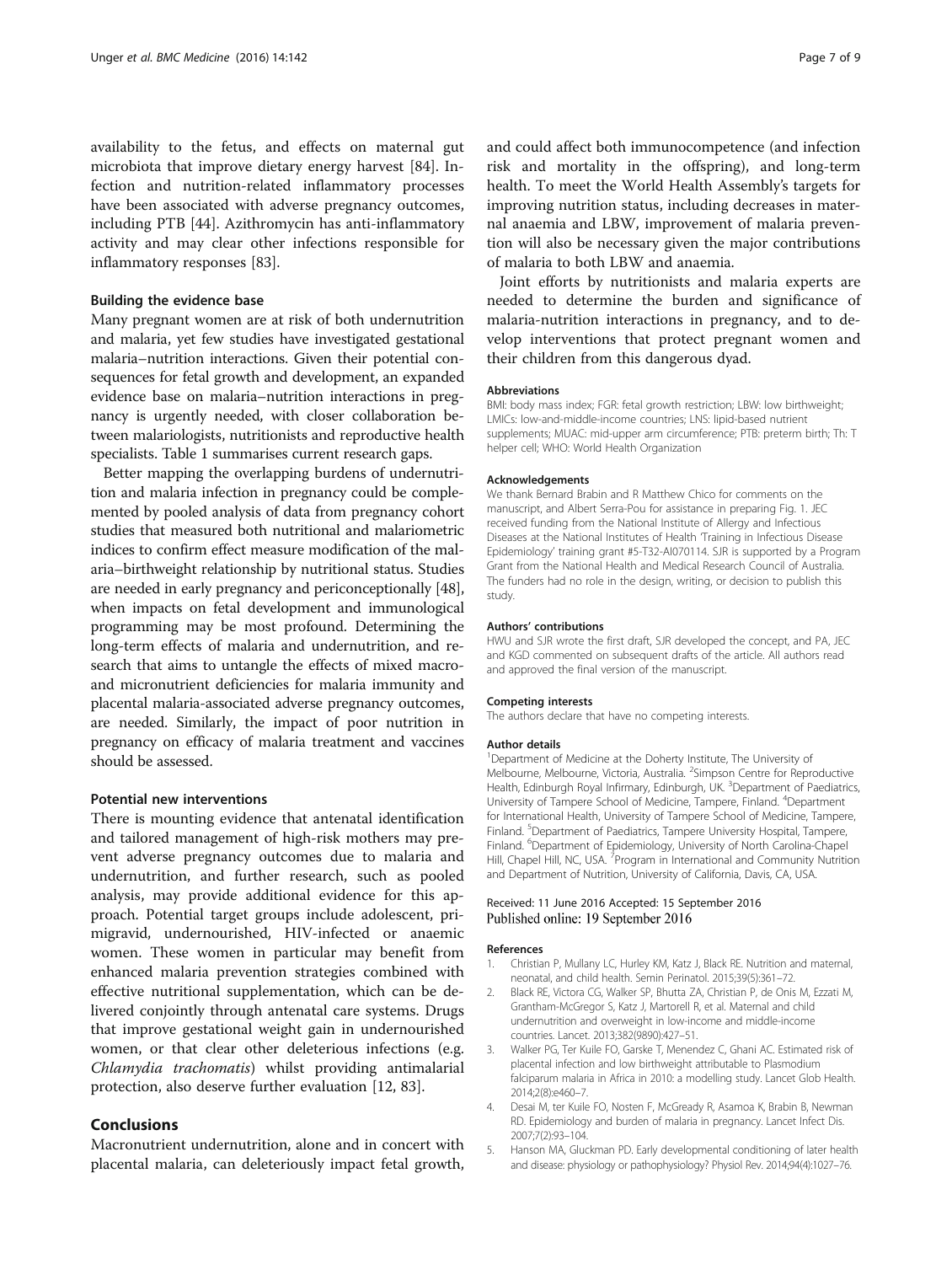- <span id="page-7-0"></span>6. World Health Organization. Global Strategy for Women's, Children's and Adolescents' Health 2016–2030. Geneva: WHO; 2015.
- 7. Sustainable Development Goals. [http://www.un.org/sustainabledevelopment/](http://www.un.org/sustainabledevelopment/sustainable-development-goals/) [sustainable-development-goals/](http://www.un.org/sustainabledevelopment/sustainable-development-goals/). Accessed 16 Sept 2016.
- 8. Dellicour S, Tatem AJ, Guerra CA, Snow RW, ter Kuile FO. Quantifying the number of pregnancies at risk of malaria in 2007: a demographic study. PLoS Med. 2010;7(1):e1000221.
- 9. Katona P, Katona-Apte J. The interaction between nutrition and infection. Clin Infect Dis. 2008;46(10):1582–8.
- 10. Raiten DJ, Sakr Ashour FA, Ross AC, Meydani SN, Dawson HD, Stephensen CB, Brabin BJ, Suchdev PS, van Ommen B. Inflammation and Nutritional Science for Programs/Policies and Interpretation of Research Evidence (INSPIRE). J Nutr. 2015;145(5):1039S–108S.
- 11. Maternal anthropometry and pregnancy outcomes. A WHO Collaborative Study. Bull World Health Organ. 1995;73 Suppl:1–98.
- 12. Unger HW, Wangnapi RA, Ome-Kaius M, Boeuf P, Karl S, Mueller I, Rogerson SJ. Azithromycin-containing intermittent preventive treatment in pregnancy affects gestational weight gain, an important predictor of birthweight in Papua New Guinea - an exploratory analysis. Matern Child Nutr. 2015. Ahead of print.
- 13. Rayco-Solon P, Fulford AJ, Prentice AM. Differential effects of seasonality on preterm birth and intrauterine growth restriction in rural Africans. Am J Clin Nutr. 2005;81(1):134–9.
- 14. Ceesay SM, Prentice AM, Cole TJ, Foord F, Weaver LT, Poskitt EM, Whitehead RG. Effects on birth weight and perinatal mortality of maternal dietary supplements in rural Gambia: 5 year randomised controlled trial. BMJ. 1997; 315(7111):786–90.
- 15. Shankar AH. Nutritional modulation of malaria morbidity and mortality. J Infect Dis. 2000;182 Suppl 1:S37–53.
- 16. Ferreira E, Alexandre MA, Salinas JL, de Siqueira AM, Benzecry SG, de Lacerda MV, Monteiro WM. Association between anthropometry-based nutritional status and malaria: a systematic review of observational studies. Malar J. 2015;14(1):346.
- 17. Nyakeriga AM, Troye-Blomberg M, Chemtai AK, Marsh K, Williams TN. Malaria and nutritional status in children living on the coast of Kenya. Am J Clin Nutr. 2004;80(6):1604–10.
- 18. Landis SH, Lokomba V, Ananth CV, Atibu J, Ryder RW, Hartmann KE, Thorp JM, Tshefu A, Meshnick SR. Impact of maternal malaria and under-nutrition on intrauterine growth restriction: a prospective ultrasound study in Democratic Republic of Congo. Epidemiol Infect. 2009;137(2):294–304.
- 19. Lovel HJ, Newby RM, Hillier VF. Severe placental malaria and maternal shortness, thinness, and small skeletal size in rural Congo: cohort study. BMJ. 2005;331(7530):1439–40.
- 20. Griffin JB, Lokomba V, Landis SH, Thorp Jr JM, Herring AH, Tshefu AK, Rogerson SJ, Meshnick SR. Plasmodium falciparum parasitaemia in the first half of pregnancy, uterine and umbilical artery blood flow, and foetal growth: a longitudinal Doppler ultrasound study. Malar J. 2012;11(1):319.
- 21. McClure EM, Meshnick SR, Lazebnik N, Mungai P, King CL, Hudgens M, Goldenberg RL, Siega-Riz AM, Dent AE. A cohort study of Plasmodium falciparum malaria in pregnancy and associations with uteroplacental blood flow and fetal anthropometrics in Kenya. Int J Gynaecol Obstet. 2014;126(1):78–82.
- 22. Umbers AJ, Aitken EH, Rogerson SJ. Malaria in pregnancy: small babies, big problem. Trends Parasitol. 2011;27(4):168–75.
- 23. Moore SE, Fulford AJ, Wagatsuma Y, Persson LA, Arifeen SE, Prentice AM. Thymus development and infant and child mortality in rural Bangladesh. Int J Epidemiol. 2014;43(1):216–23.
- 24. Borgella S, Fievet N, Huynh BT, Ibitokou S, Hounguevou G, Affedjou J, Sagbo JC, Houngbegnon P, Guezo-Mevo B, Massougbodji A, et al. Impact of pregnancy-associated malaria on infant malaria infection in southern Benin. PLoS One. 2013;8(11):e80624.
- 25. Walther B, Miles DJ, Crozier S, Waight P, Palmero MS, Ojuola O, Touray E, van der Sande M, Whittle H, Rowland-Jones S, et al. Placental malaria is associated with reduced early life weight development of affected children independent of low birth weight. Malar J. 2010;9:16.
- 26. Kozuki N, Katz J, Lee AC, Vogel JP, Silveira MF, Sania A, Stevens GA, Cousens S, Caulfield LE, Christian P, et al. Short maternal stature increases the risk of small-for-gestational-age and preterm births in low- and middle-income countries: individual participant data meta-analysis and population attributable fraction. J Nutr. 2015;145(11):2542–50.
- 27. Luxemburger C, McGready R, Kham A, Morison L, Cho T, Chongsuphajaisiddhi T, White NJ, Nosten F. Effects of malaria during

pregnancy on infant mortality in an area of low malaria transmission. Am J Epidemiol. 2001;154(5):459–65.

- 28. Moore SE. Early life nutritional programming of health and disease in The Gambia. J Dev Orig Health Dis. 2016;7(2):123–31.
- 29. Rytter MJ, Kolte L, Briend A, Friis H, Christensen VB. The immune system in children with malnutrition–a systematic review. PLoS One. 2014;9(8):e105017.
- Fabrizi F, Dixit V, Martin P, Jadoul M, Messa P. Meta-analysis: the impact of nutritional status on the immune response to hepatitis B virus vaccine in chronic kidney disease. Dig Dis Sci. 2012;57(5):1366–72.
- 31. Fillol F, Cournil A, Boulanger D, Cisse B, Sokhna C, Targett G, Trape JF, Simondon F, Greenwood B, Simondon KB. Influence of wasting and stunting at the onset of the rainy season on subsequent malaria morbidity among rural preschool children in Senegal. Am J Trop Med Hyg. 2009;80(2):202–8.
- 32. Fillol F, Sarr JB, Boulanger D, Cisse B, Sokhna C, Riveau G, Simondon KB, Remoue F. Impact of child malnutrition on the specific anti-Plasmodium falciparum antibody response. Malar J. 2009;8:116.
- 33. Rogerson SJ, Hviid L, Duffy PE, Leke RF, Taylor DW. Malaria in pregnancy: pathogenesis and immunity. Lancet Infect Dis. 2007;7(2):105–17.
- 34. Duffy PE, Fried M. Antibodies that inhibit Plasmodium falciparum adhesion to chondroitin sulfate A are associated with increased birth weight and the gestational age of newborns. Infect Immun. 2003;71(11):6620–3.
- 35. Teo A, Hasang W, Randall LM, Feng G, Bell L, Unger H, Langer C, Beeson JG, Siba PM, Mueller I, et al. Decreasing malaria prevalence and its potential consequences for immunity in pregnant women. J Infect Dis. 2014;210(9): 1444–55.
- 36. Chandrasiri UP, Fowkes FJ, Richards JS, Langer C, Fan YM, Taylor SM, Beeson JG, Dewey KG, Maleta K, Ashorn P, et al. The impact of lipid-based nutrient supplementation on anti-malarial antibodies in pregnant women in a randomized controlled trial. Malar J. 2015;14:193.
- 37. Munson D, Franco D, Arbeter A, Velez H, Vitale JJ. Serum levels of immunoglobulins, cell-mediated immunity, and phagocytosis in proteincalorie malnutrition. Am J Clin Nutr. 1974;27(6):625–8.
- 38. Cumberland P, Shulman CE, Maple PA, Bulmer JN, Dorman EK, Kawuondo K, Marsh K, Cutts FT. Maternal HIV infection and placental malaria reduce transplacental antibody transfer and tetanus antibody levels in newborns in Kenya. J Infect Dis. 2007;196(4):550–7.
- 39. Atwell JE, Thumar B, Robinson LJ, Tobby R, Yambo P, Ome-Kaius M, Siba PM, Unger HW, Rogerson SJ, King CL, et al. Impact of placental malaria and hypergammaglobulinemia on transplacental transfer of respiratory syncytial virus antibody in Papua New Guinea. J Infect Dis. 2015;213(3):423–31.
- 40. Malhotra I, McKibben M, Mungai P, McKibben E, Wang X, Sutherland LJ, Muchiri EM, King CH, King CL, LaBeaud AD. Effect of antenatal parasitic infections on anti-vaccine IgG levels in children: a prospective birth cohort study in Kenya. PLoS Negl Trop Dis. 2015;9(1):e0003466.
- 41. Raghupathy R. Th1-type immunity is incompatible with successful pregnancy. Immunol Today. 1997;18(10):478–82.
- 42. Gerriets VA, MacIver NJ. Role of T cells in malnutrition and obesity. Front Immunol. 2014;5:379.
- 43. Chico RM, Mayaud P, Ariti C, Mabey D, Ronsmans C, Chandramohan D. Prevalence of malaria and sexually transmitted and reproductive tract infections in pregnancy in sub-Saharan Africa: a systematic review. JAMA. 2012;307(19):2079–86.
- 44. Romero R, Dey SK, Fisher SJ. Preterm labor: one syndrome, many causes. Science. 2014;345(6198):760–5.
- 45. Boeuf P, Aitken EH, Chandrasiri U, Chua CL, McInerney B, McQuade L, Duffy M, Molyneux M, Brown G, Glazier J, et al. Plasmodium falciparum malaria elicits inflammatory responses that dysregulate placental amino acid transport. PLoS Pathog. 2013;9(2):e1003153.
- 46. Gaccioli F, Lager S, Powell TL, Jansson T. Placental transport in response to altered maternal nutrition. J Dev Orig Health Dis. 2013;4(2):101–15.
- 47. Huynh BT, Cottrell G, Cot M, Briand V. Burden of malaria in early pregnancy: a neglected problem? Clin Infect Dis. 2014;60(4):598–604.
- 48. Hambidge KM, Krebs NF, Westcott JE, Garces A, Goudar SS, Kodkany BS, Pasha O, Tshefu A, Bose CL, Figueroa L, et al. Preconception maternal nutrition: a multi-site randomized controlled trial. BMC Pregnancy Childbirth. 2014;14:111.
- 49. Gernand AD, Christian P, Paul RR, Shaikh S, Labrique AB, Schulze KJ, Shamim AA, West Jr KP. Maternal weight and body composition during pregnancy are associated with placental and birth weight in rural Bangladesh. J Nutr. 2012;142(11):2010–6.